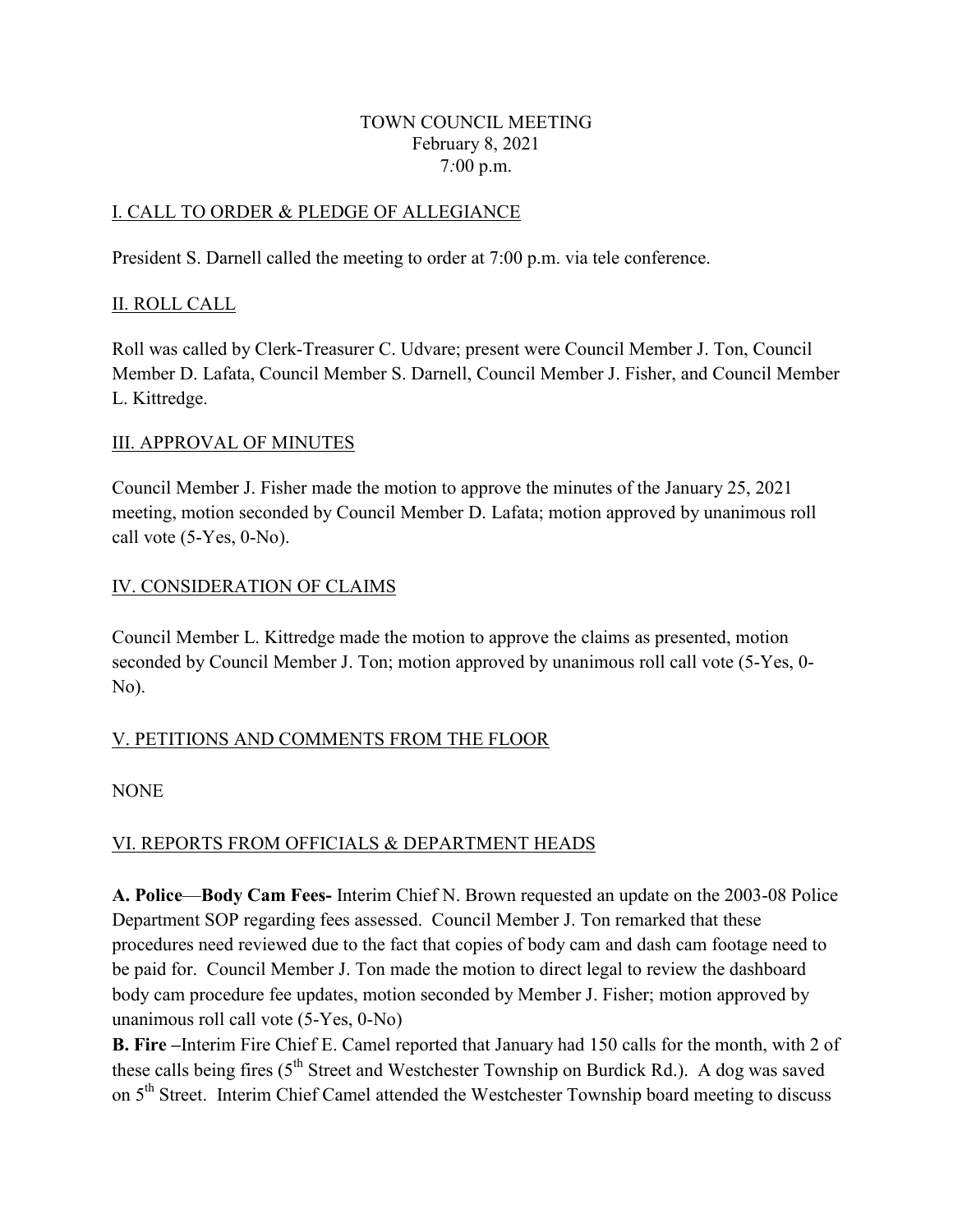the replacement of Engine 510. The Westchester Township Board wants the Town of Chesterton to come back to discuss the issue further after bid openings are processed. Lastly, Interim Camel reported that he attended a Fire Pension Meeting and that they will be re-investing pension funds into the highest yielded account. The first FDOC meeting was held tonight virtually.

**C. Clerk Treasurer** – **Bank Analysis-** Clerk Treasurer C. Udvare explained that a bank comparison process has been completed and is available for review. Centier reached out to Clerk-Treasurer Udvare and offered to complete a bank analysis, which was included in the Council's packet for review. This report included fees charged and interest earned from the 3 different banks (1<sup>st</sup> Source, Horizon, & Centier). Council President S. Darnell remarked that Council will take the bank analysis under advisement.

**D. Streets, Sanitation, & Central Service –Assistant Street Commissioner-** Street Commissioner J. Schnadenberg reported that he and Town Manager D. Cincoski have conducted interviews for Assistant Street Commissioner. Commissioner Schnadenberg would like to submit a lateral transfer request because the individual they are looking to recommend for the position already has 7 years supervision experience as well as 3 weeks' vacation. Member D. Lafata made the motion to approve this transfer of vacation time to the position, motion seconded by Member J. Ton; motion approved by unanimous roll call vote (5-Yes, 0-No). Commissioner Schnadenberg said the individual would be announced at next meeting and their start date will be provided.

**E. Engineering**—Town Engineer M. O'Dell reported lots 13-19 of Coffee Creek are being platted.

**F. Building** —Building Commissioner M. O'Dell said Dollar General has been granted occupancy on Friday, February 5 and that they opened up officially on Monday.

**G. Parks –CEDIT Request-** Superintendent S. Griffin presented a request for use of CEDIT funds for the purpose of purchasing an artificial Christmas tree for Thomas Centennial Park. Superintendent Griffin found a tree that is on sale for \$22,783 (normally \$34,005).

Superintendent Griffin explained that it took the Street Department 70 labor hours and the Park Department 30 labor hours to maintain the live tree in 2020. Member J. Fisher made the motion to recommend using funds by making an additional appropriation in the Park Department's fund (subject to Park Board approval), motion seconded by Member J. Ton; motion approved by unanimous roll call vote (5-Yes, 0-No).

## **H. Attorney**—NO REPORT

## **I. Utilities**—NO REPORT

**J. Town Manager**—Town Manager D. Cincoski reported that Fat Burrito is looking to get a riverfront liquor license. Member J. Fisher made the motion to provide Fat Burrito with the application packet for the riverfront license, motion seconded by Member L. Kittredge; motion approved by unanimous roll call vote (5-Yes, 0-No). Also, Town Manager Cincoski has been receiving CEDIT requests from Department Heads and would like a CEDIT budget review meeting will be held by the end of February.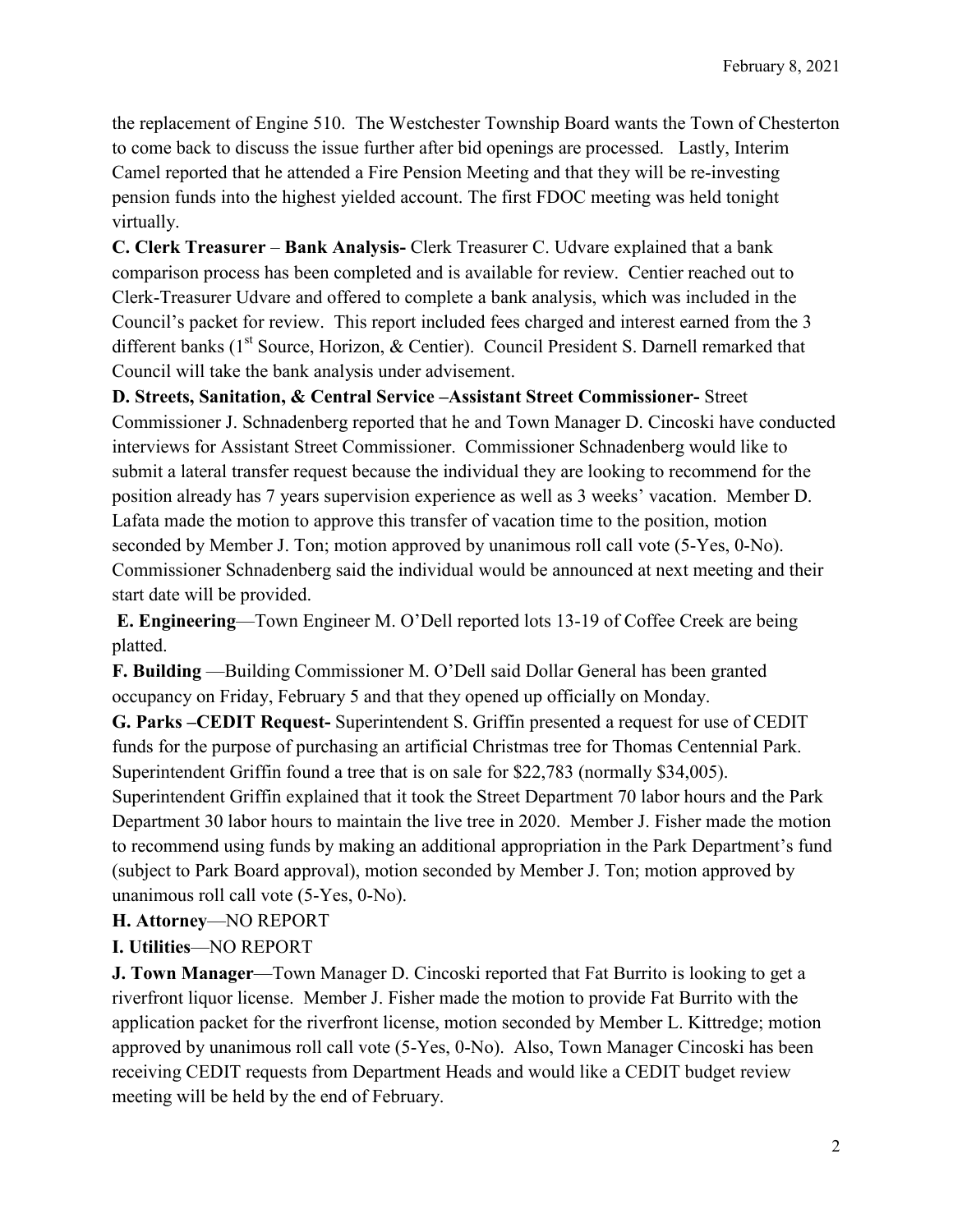## VII. PUBLIC HEARINGS, BID OPENINGS, & REMONSTRANCES

**Bid Opening for Community Crossing Paving-** Town Attorney Paulson presented the two sealed bids for the project. The first was from Reith Reilly Construction Company of Gary, IN in the amount of \$156,902. The other was from Walsh & Kelly INC. of Griffith, IN in the amount of \$158,827.50. Member L. Kittredge made the motion to take the two bids under advisement, motion seconded by Member J. Fisher; motion approved by unanimous roll call vote (5-Yes, 0-No).

# VIII. ORDINANCES AND/OR RESOLUTIONS

**Ordinance 2021-01- 1100 Woods Planned United Development District- Notice of Intent to Consider**- Town Attorney C. Parkinson presented the ordinance. This ordinance came to the Council with 7 out of 7 Plan Members providing a favorable recommendation. Public hearing was held in January. Attorney Greg Babcock was present on behalf of the petitioner. Member J. Ton made the motion to approve the ordinance on  $1<sup>st</sup>$  reading, motion seconded by Member L. Kittredge; motion approved by unanimous roll call vote (5-Yes, 0-No). Member J. Ton made the motion to suspend the rules, motion seconded by Member J. Fisher; motion approved by unanimous roll call vote (5-Yes, 0-No). Member L. Kittredge made the motion to approve the ordinance on  $2<sup>nd</sup>$  reading, motion approved by Member D. Lafata; motion approved by unanimous roll call vote (5-Yes, 0-No).

## **Ordinance 2021-02-Creation of an Allocation Fund for Economic Development Area-**

Attorney C. Parkinson presented this ordinance. There is a statute which creates economic development areas and provides for tax increment financing, requiring the separation of funds. It was recently noted that TIF allocation area III needs a separate fund created. This ordinance creates a separate fund for TIF allocation area III. Member J. Fisher made the motion to approve the ordinance on  $1<sup>st</sup>$  reading, motion seconded by Member J. Ton; motion approved by unanimous roll call vote (5-Yes, 0-No). Member D. Lafata made the motion to suspend the rules, motion seconded by Member J. Fisher; motion approved by unanimous roll call vote (5- Yes, 0-No). Member J. Ton made the motion to approve the ordinance on  $2<sup>nd</sup>$  reading, motion seconded by Member L. Kittredge; motion approved by unanimous roll call vote (5-Yes, 0-No). This is required by statute and was noted in the audit.

**Ordinance 2021-03**- **Extending Sick Leave Due to Covid-19-** Attorney C. Parkinson presented the Ordinance. This ordinance would give 10 days (80 hours) of sick leave to an employee under COVID quarantine for symptoms of COVID 19. This was federally required last year until 12/31/2020. This is not considered family related leave. Member J. Ton questioned whether or not the Town would be reimbursed under the current law. Until March 31, 2021 employers who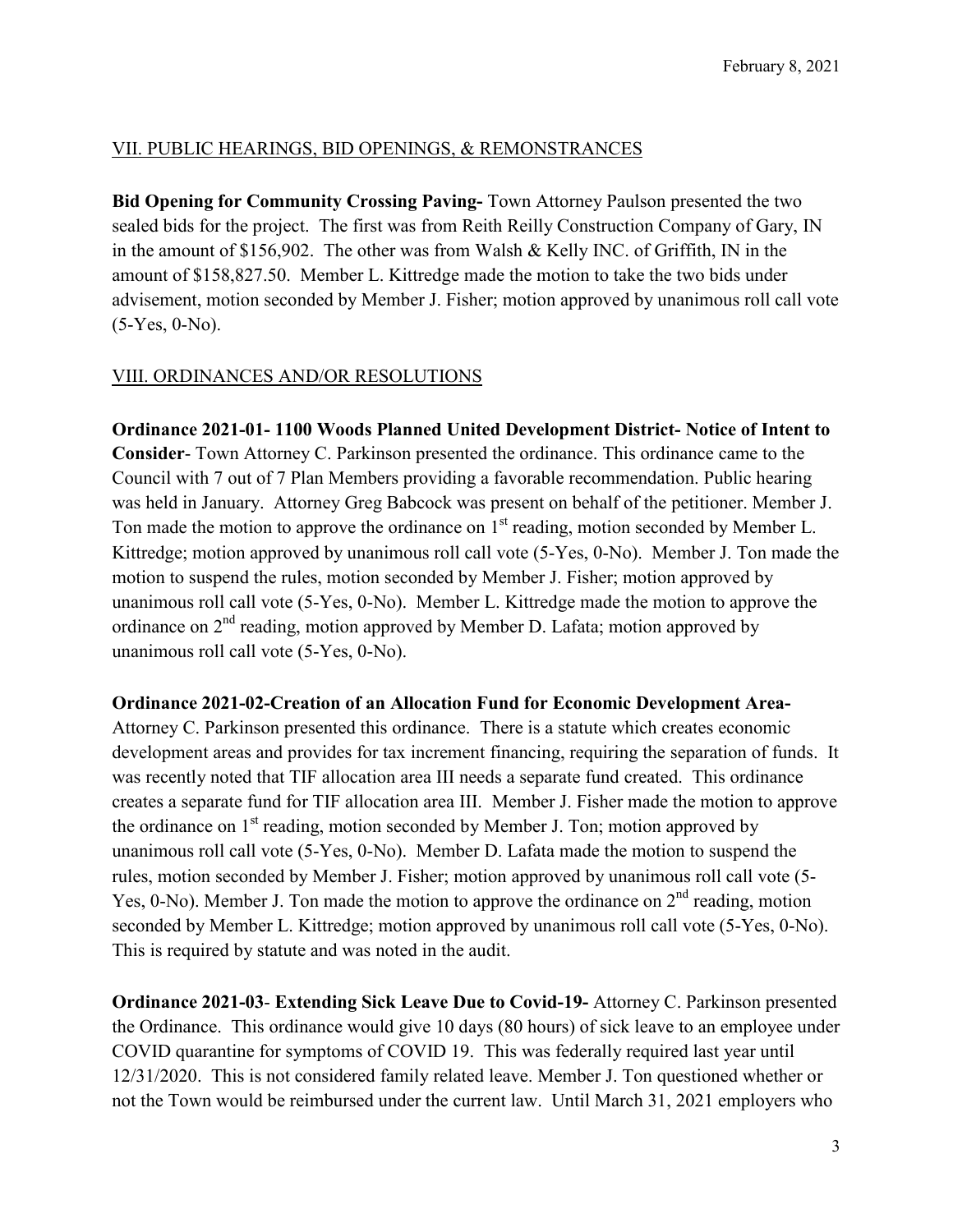offer this leave can get reimbursed through taxes, however, this does not necessarily apply to the Town. Member J. Ton made the motion to approve the ordinance on  $1<sup>st</sup>$  reading, motion seconded by Member L. Kittredge; motion approved by unanimous roll call vote (5-Yes, 0-No). Member L. Kittredge made the motion to suspend the rules, motion seconded by Member J. Fisher; motion approved by unanimous roll call vote (5-Yes, 0-No). Member J. Ton made the motion to approve the ordinance on  $2<sup>nd</sup>$  reading, motion seconded by Member J. Fisher; motion approved by unanimous roll call vote (5-Yes, 0-No).

#### IX. COMMUNICATIONS

NONE

#### X. OLD BUSINESS

**Quiet Zone-** Member J. Ton requested that Town Manager D. Cincoski and Mark O'Dell look into the progress of the engineering study for this project.

**Waiver of Standards-Aldi Sidewalk Waiver**- Town Engineer M. O'Dell presented a letter from the department heads regarding the waiver for the Aldi sidewalk. The developer, US Really 87 Chesterton Associates, is requesting a reduction in the width of a sidewalk from 5' to 4.0' in a 35' stretch along Indian Boundary Road. Additionally, they are requesting a delay (until 12/2023 or when a tenant is constructed on the east portion of the property, whichever event comes first) in construction of 390' of sidewalk along Council Drive. Regarding the first request, department heads agree that the proposed sidewalk location along Indian Boundary Road has an existing NIPSCO power pole and telephone box along its route which restricts the path in a 35' section. This section of the sidewalk will have a width of 4.0- instead of the required 5.0' per the Town Standards. This will not affect the sidewalk connectivity in the area. Regarding the second request, the delay of sidewalk installation, department heads agree that if the sidewalk is installed now, there is the potential that the new building may need the sidewalk moved which causes additional costs to the property owner. Council President S. Darnell brought up the fact that Franciscan has connecting sidewalks constructed in the area. Council President S. Darnell also mentioned that she didn't want people walking in the parking lot. Member L. Kittredge agreed. Mark Hoffman from US Really 87 commented that they didn't want an indefinite waiver, but 24-36 months instead. Town Attorney J. Paulson advised that the Council can make different motions on the two separate requests. Member J. Ton suggested granting a delay of 12 months, no longer, from April construction ground breaking, and allowing the reduction in size around posts immediately to put the sidewalk in along Indian Boundary Road, motion seconded by Member L. Kittredge; motion approved by unanimous roll call vote (5-Yes, 0-No). Town Engineer M. O'Dell suggested granting this delay from the day the developer picks up the building permit. Town Engineer O'Dell will add this verbiage to the building permit. Member J. Ton made the motion to amend the delay to be from the day the